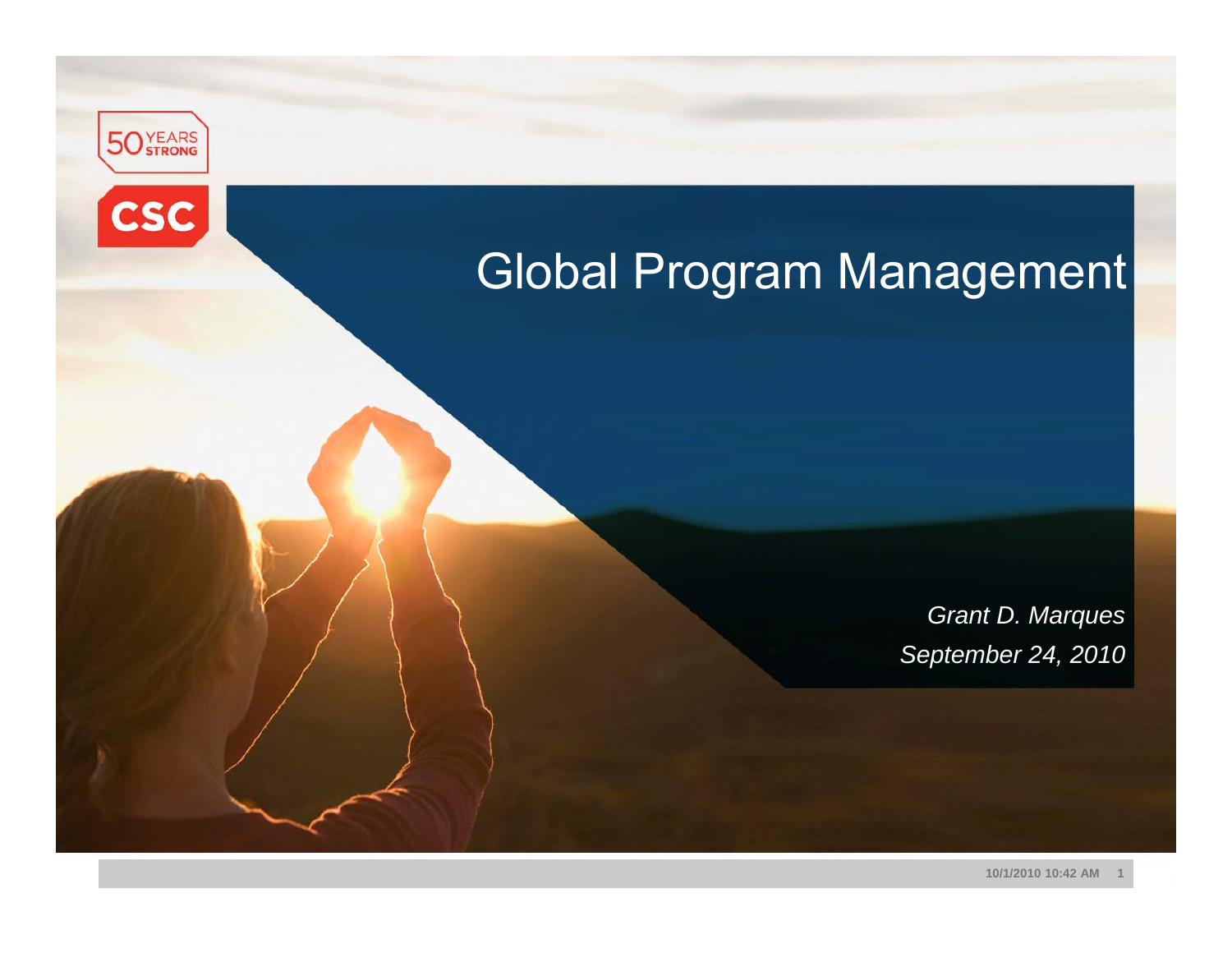#### **Agenda**

## **Overview of Topics to be Addressed**

- •• About CSC
- •CSC's Largest Program
- •How big is big?
- •Top 3 Challenges
- •**Questions**



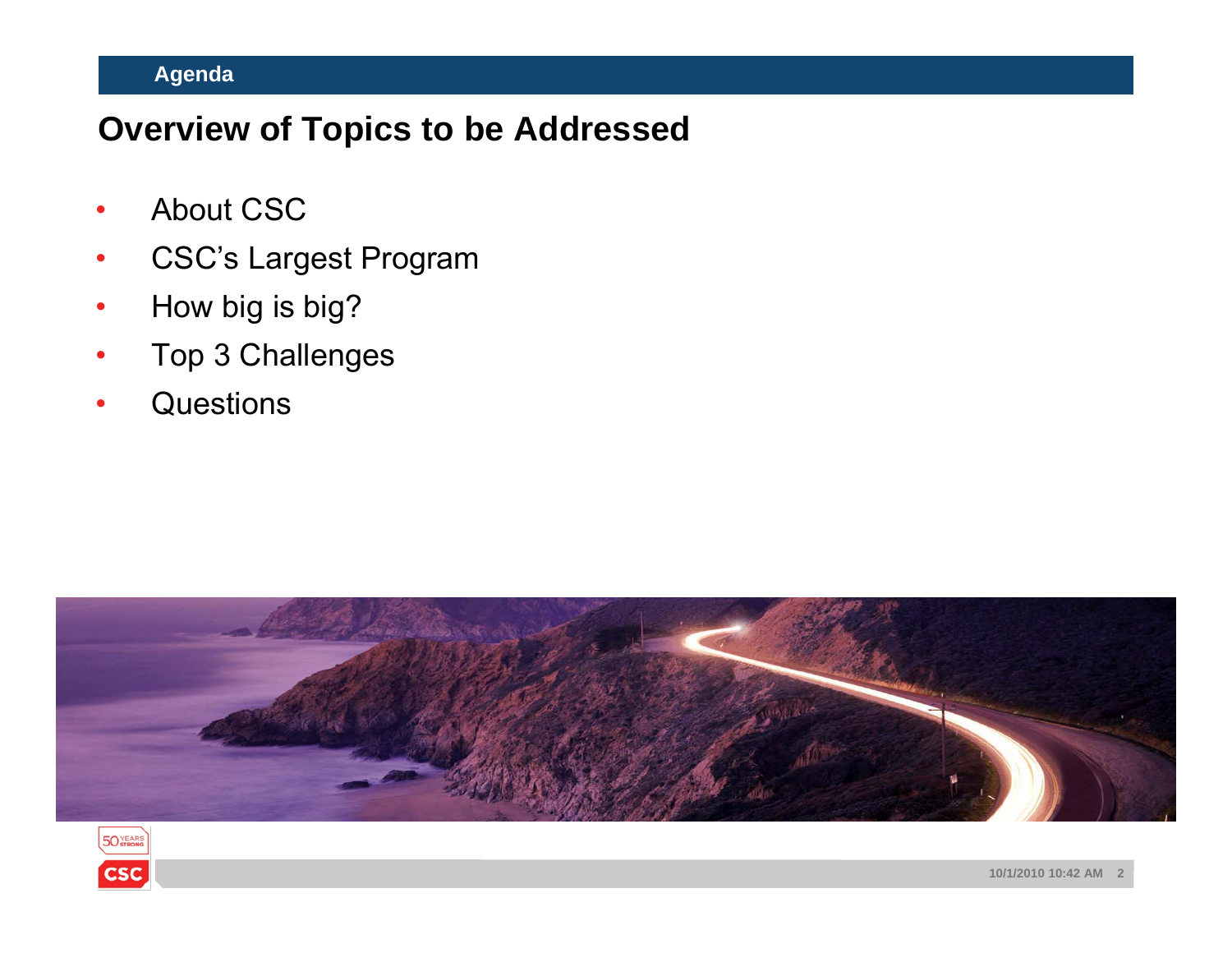#### **Overview of CSC**

200 and Fortune "Most Admired Company" ― **50 Years Strong**

50YEARS

**CSC** 

## **Since 1959, We've Helped Clients Achieve Competitive Advantage from Every Major Technology Wave**

| We are a <b>world leader</b> in leveraging IT<br>to develop business solutions and<br>services                                                                               |                                              |
|------------------------------------------------------------------------------------------------------------------------------------------------------------------------------|----------------------------------------------|
| Market-leading corporations and major<br>government agencies partner with us<br>when delivery is critical to their<br>mission                                                |                                              |
| Our 94,000+ professionals serve<br>clients in more than 90 countries                                                                                                         |                                              |
| We have a 50-year track record of<br>client service excellence                                                                                                               |                                              |
| Our global delivery network provides<br>consistent delivery of solutions and<br>services - common processes and<br>highly skilled, cost-effective,<br>multilingual resources | Across the globe - when delivery is critical |
| We are CSC: an NYSE listed, Fortune                                                                                                                                          |                                              |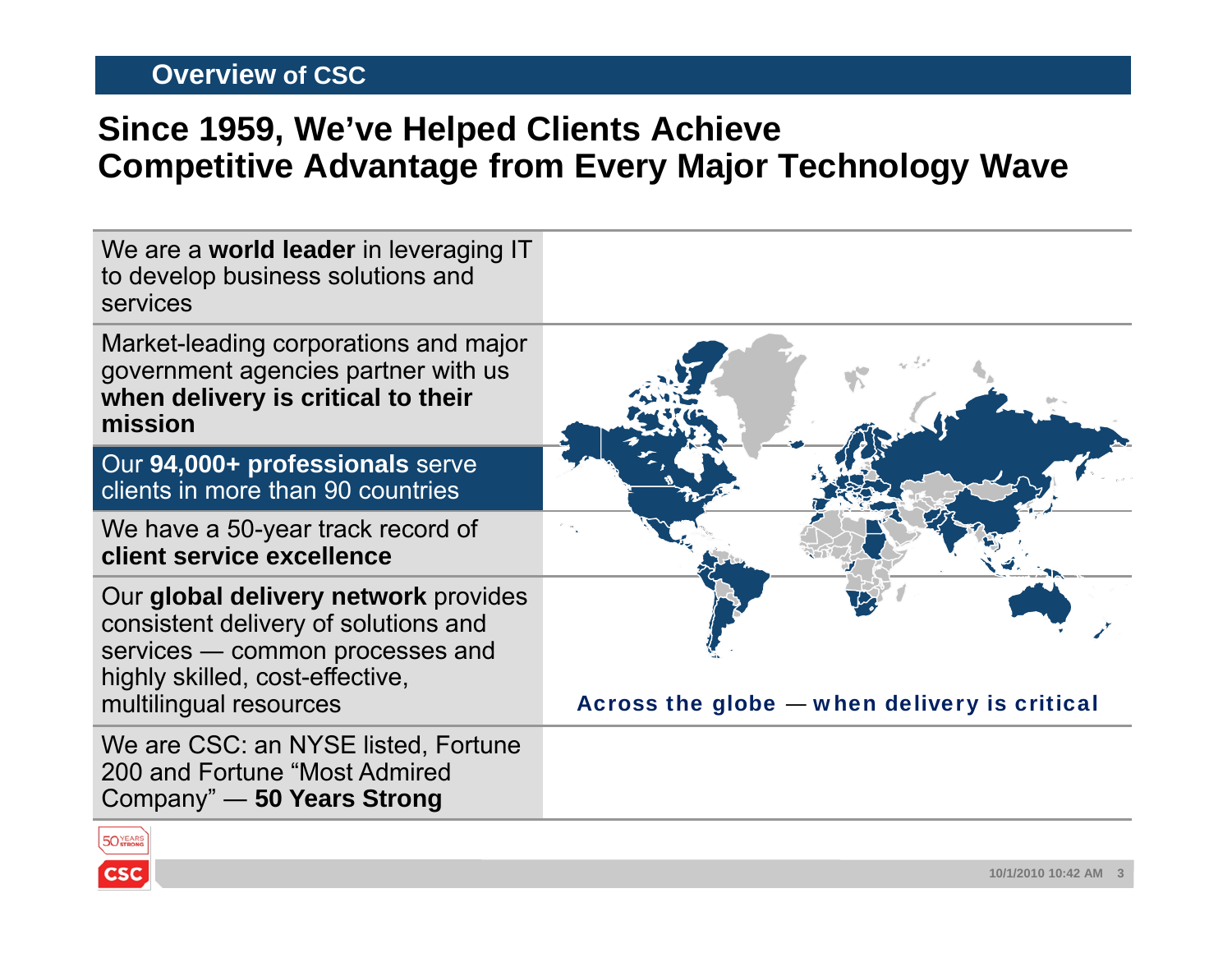

## This is the largest known software development project in the history of IT

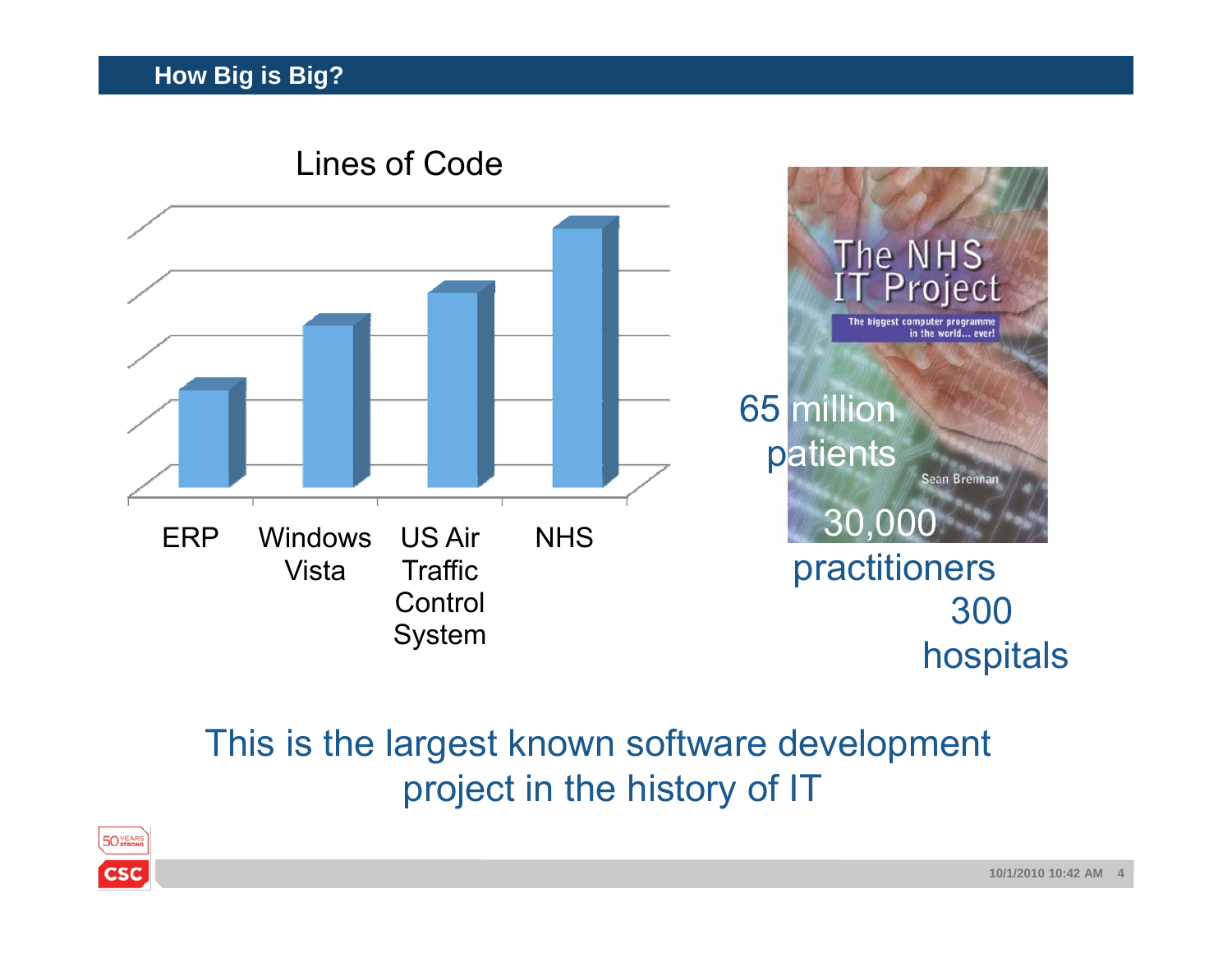## 1. Requirements Definition and Scope Management

Multiple Stakeholder groups and types of stakeholders

- Hospitals, Doctors, Pharmacies, **Administrators**, Dentists, Nurses, Nurses, Nurses, Nurses, Nurses, Nurses, Nurses, Nurses, Nurses, Nurses, Nurses, Nurses, Nurses, Nurses, Nurses, Nurses, Nurses, Nurses, Nurses, Nurses, Nurses, Nurses, Nurses, Nurses, Nurses, Nurses, Nurs Emergency Helicoptors, Emergency Belicoptors, etc…
- etc…
- …all with different processes, opinions, tools and points of view

This program touches the entire health care industry for a Nation.

## The ability to define and enforce standardization is critical.

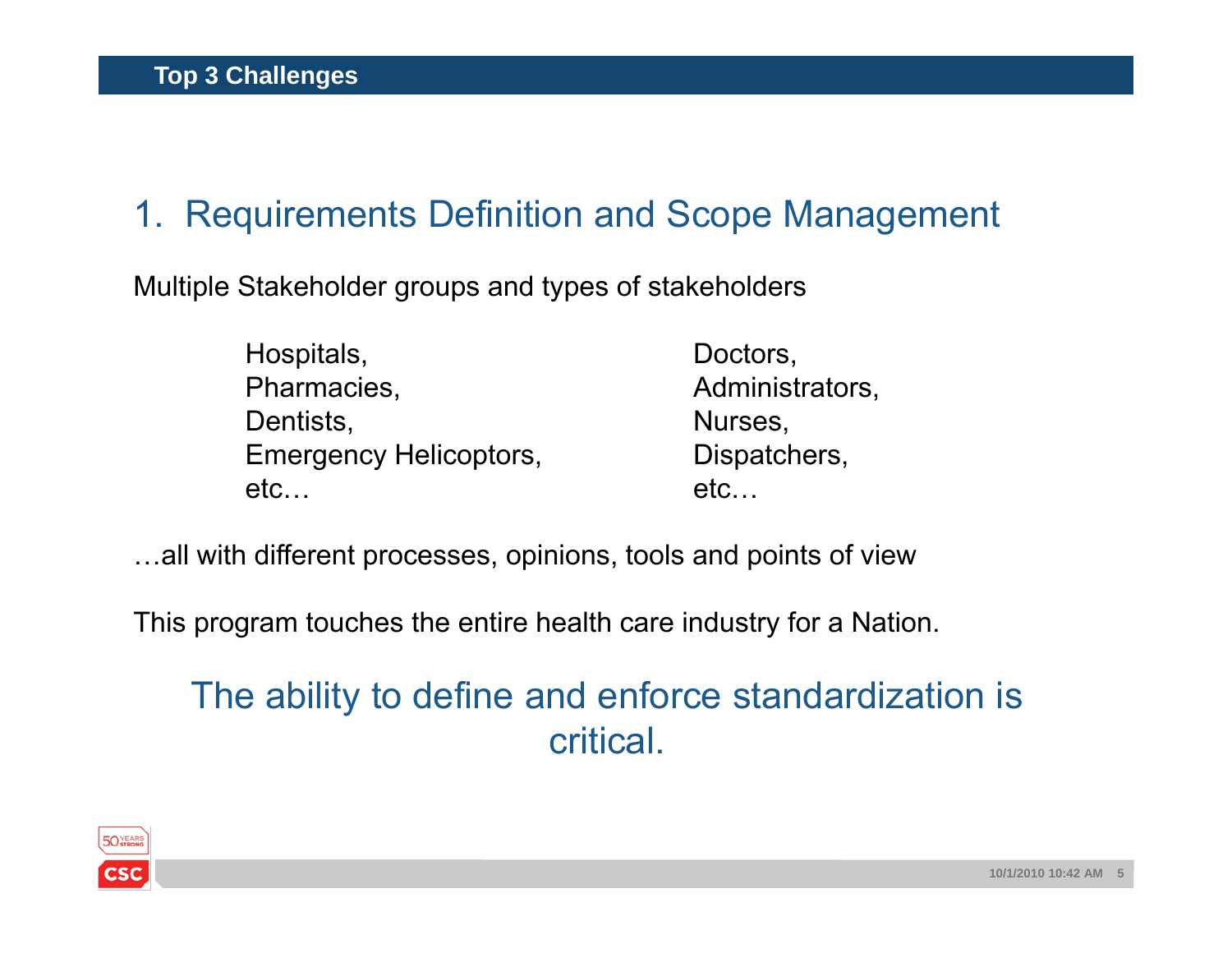## 2. Overcoming Cultural Differences

#### **Three unique and distinct cultures:**

British IndianAmerican

> Different approaches to problem solving Different reactions to escalationsDifferent styles of communication

Understanding the differences and adapting to them is a key to success.

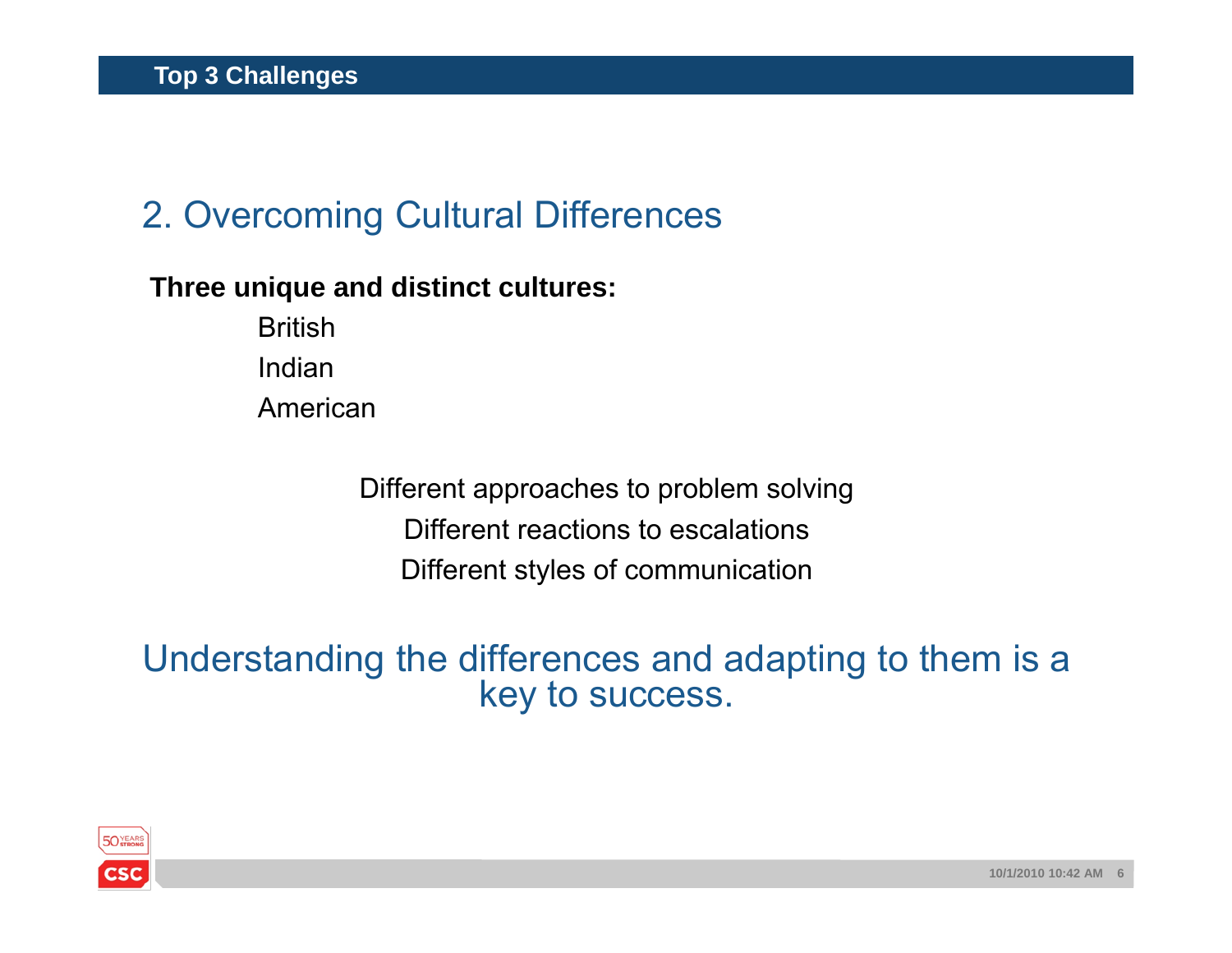## 3. Long Program Duration

#### **Program initiated in 2002 and in its 8th year**

#### **People change…**

Trained resources move onPeople with whom deals were struck leave

#### **Technologies change…**

Risk of obsoletion before deployment

Different levels of technological readiness in stakeholder orgs

#### **Governments change…**

Different leaders bring new agendas

Public opinion can sway decisions heavily

#### **Global economies change…**

Program funding can disappear Exchange rates change

# Focus on the incremental delivery of value and the management of expectations.